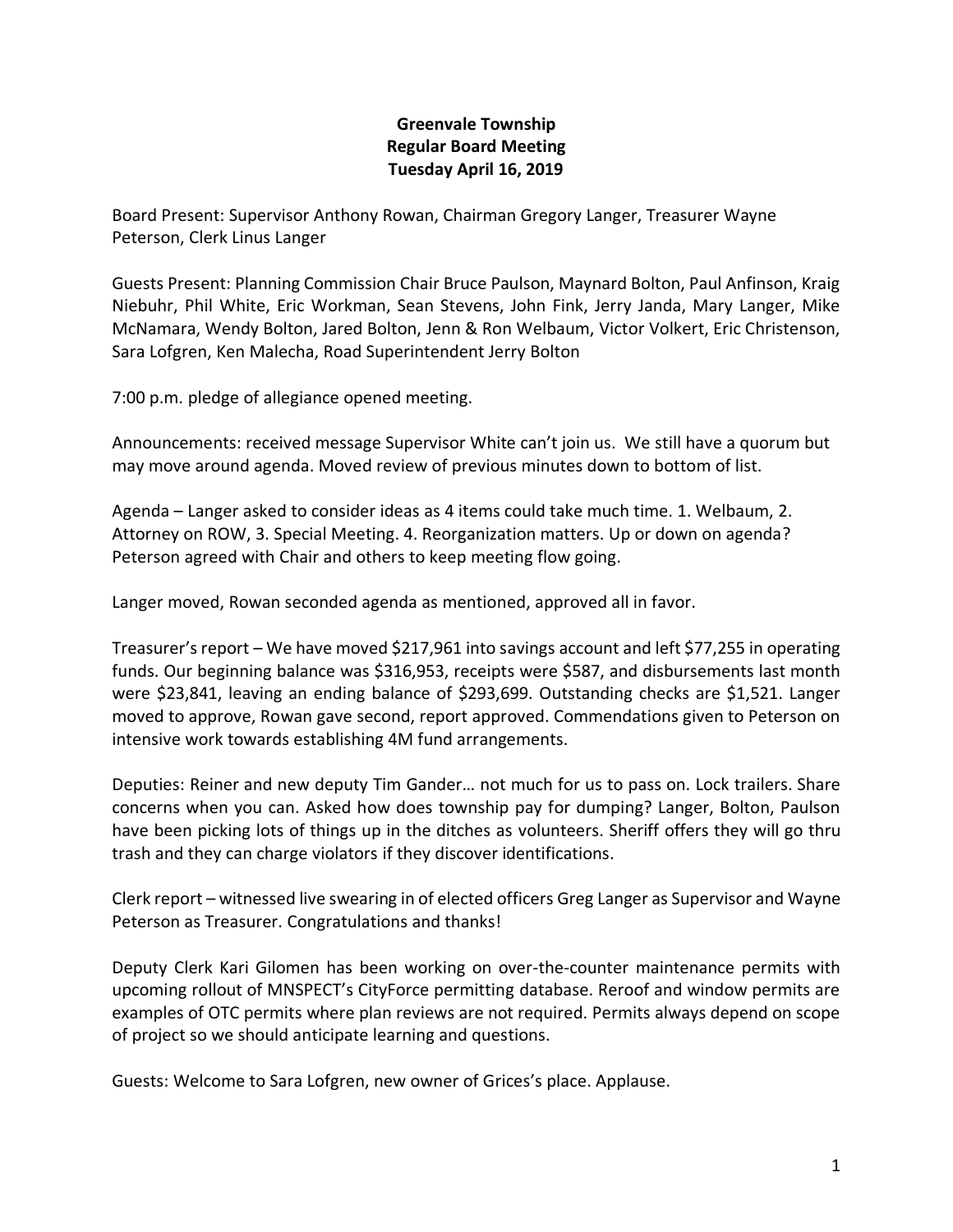Road Work – Jerry Bolton provided updates since last meeting. Road tour is coming up. Two weeks ago, roads looked fairly good, then we received 4" snow, so we had to get plow out. Some places needed loader to push drifts away. Tony was checking on some of culverts with bottoms rusting out. We did get a few spot loads of gravel. Langer recognized help from DC with testing and engineering advice. Rowan asked about future bridge work… would we want DC to do work? Langer: our contractor is first provider whereas DC does the inspections.

7:15 2019 Road Tour – we have done it in late April. 23-29<sup>th</sup> out of town, Oregon. JB okay with any time. May 3<sup>rd</sup> from 9:00 to 11:00... sounds fine. Agreed.

Bolton identified Eveleth Avenue is our worst road at this time. Waiting for frost to disappear. Langer passed around road report from previous year to show progress from continued work.

Citizen Business – things not on agenda – none.

Planning Commission - Chair Bruce Paulson gave update. Last meeting was on March 4<sup>th</sup>. Lot's on plate. Nonconforming businesses and properties and other issues take time and effort. Next meeting will be Monday May 6<sup>th</sup>. Would like to invite Planner Alex Conzemius. Langer states he thinks it's a good idea and good investment. Rowan moved to approve the request. Langer gave the second and motion passed for funding request.

Building permit request - Jerry Janda had plans from Menards with an application and a site map. Asked what does Mnspect do? Ans: they are contracted to administer the State Building Code for the township. Langer moved to approve, Rowan gave second, motion for permit passed.

Discussion Welbaums – Clerk spoke to correspondence… Jenn has been reaching out to other townships on possibilities... planning to go to meeting on Monday the 6<sup>th</sup>. Langer reminded commercial events not okay… referenced zoning… amendment would be required for events. What is not permitted is a one-year trial period.

Kraig Niebuhr lives across the way… concerned about liability, parking, and is there a noise ordinance? Ans: no. Niebuhr expressed he appreciates nice quiet area… living here for 25 years… things can get out of control of other individuals… alcoholic beverages, etc…

St Olaf College request – removing trees… Bolton and Langer measured to center of road and found trees were outside right of way. Visited with Mark Gelle and David Legvold. They will postpone to next winter and may want to ask help with pollinator crops.

Clifford Gilomen – request to divide property looks in order and would be permitted. Langer moved to approve, Rowan seconded, motion passed. To be sign at attorney Morrissette's office. \$46 fee always required at County Recorder's Office.

Attorney meeting requested by the Planning Commission. Two timely items: drafting of permit for utilities? Would probably cost thousands of dollars. Can we make permit similar to access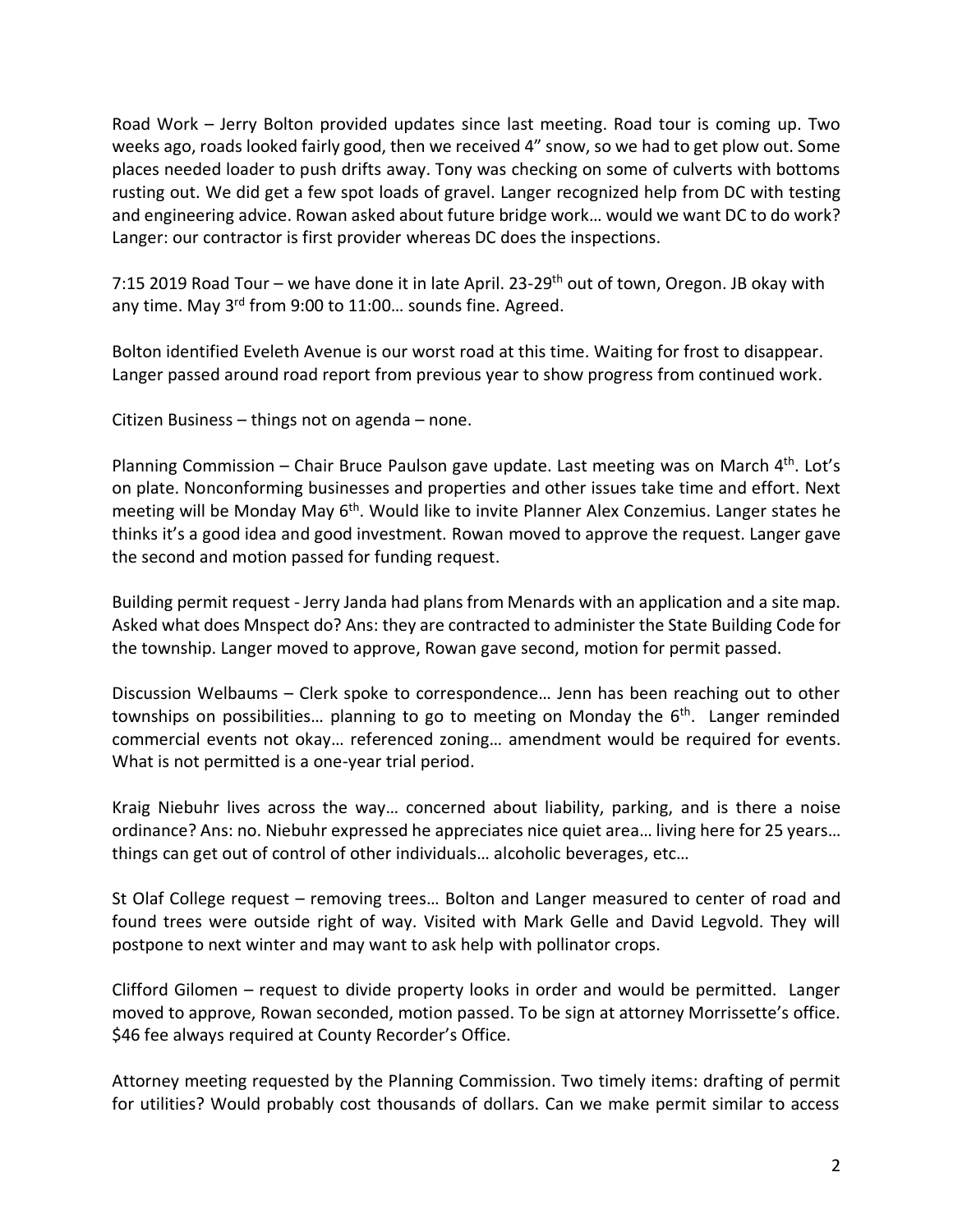permit? Answer: yes. Langer inquired with Attorney Ryan Blumhoefer and they would be able to draft a permit. Rowan asked if we should make a resolution? Rowan: does PC have something prepared? PC has not seen recent letter yet. It can be brought up at May 6<sup>th</sup> meeting.

7:50 How do we enforce our ordinances?  $1<sup>st</sup>$  action a letter from the Clerk,  $2<sup>nd</sup>$  if needed a letter from attorney, then if needed turn over to higher authority. We don't need to act on things tonight. Rowan: good for PC to go thru the ideas.

Special Meeting – on Monday April 15<sup>th</sup> the Board met at a posted special meeting at 6:00 p.m. With White absent until later, Langer asked we move items to end of meeting and possibly recess and reconvene if desired. Agreed.

7:55 Lawn Care quotes – 5 providers were contacted, and we received 2 responses…

Nelson - \$125/mowing. Hanson – Jon Klemensen, provider of last three years. \$50/mowing.

Rowan moved to accept Hanson's quote. Langer seconded and motion passed. Clerk to send acknowledgement thank you letters out. Providers/vendors appreciated always.

Intergovernmental (IG) meeting – quarterly meetup tomorrow at Dundas. Langer planning to attend and Rowan will try to add to schedule. Rowan says nice to make good contacts.

Organizing matters – pay for officer's time, select newspaper… moved down list.

Resolution required for Collaborative – Langer and Rowan looked at document resolution. Langer moved approval as presented. Rowan gave second and motion passed.

Copies to Supervisors… resolutions are kept in separate book.

8:05 approved and paid bills/claims.

8:25 4M financial program discussed. Minnesota Money Market Mutual Fund. Treasurer Peterson intends to leverage and manage 4M as holding for better returns to township. Dan could not do the 2% we wanted. Believes we should put good part into 4M program. Trying to keep shares at \$1 as investment objective. Speaker from 4M will be at upcoming law review training seminar and further details will come into focus soon.

Rowan moved and Langer gave second to allow Peterson to establish M4 fund. Approved.

8:30 Langer moved to recess meeting until 12:00 p.m. tomorrow April 17<sup>th</sup> at the Town Hall. Rowan gave second and meeting was recessed…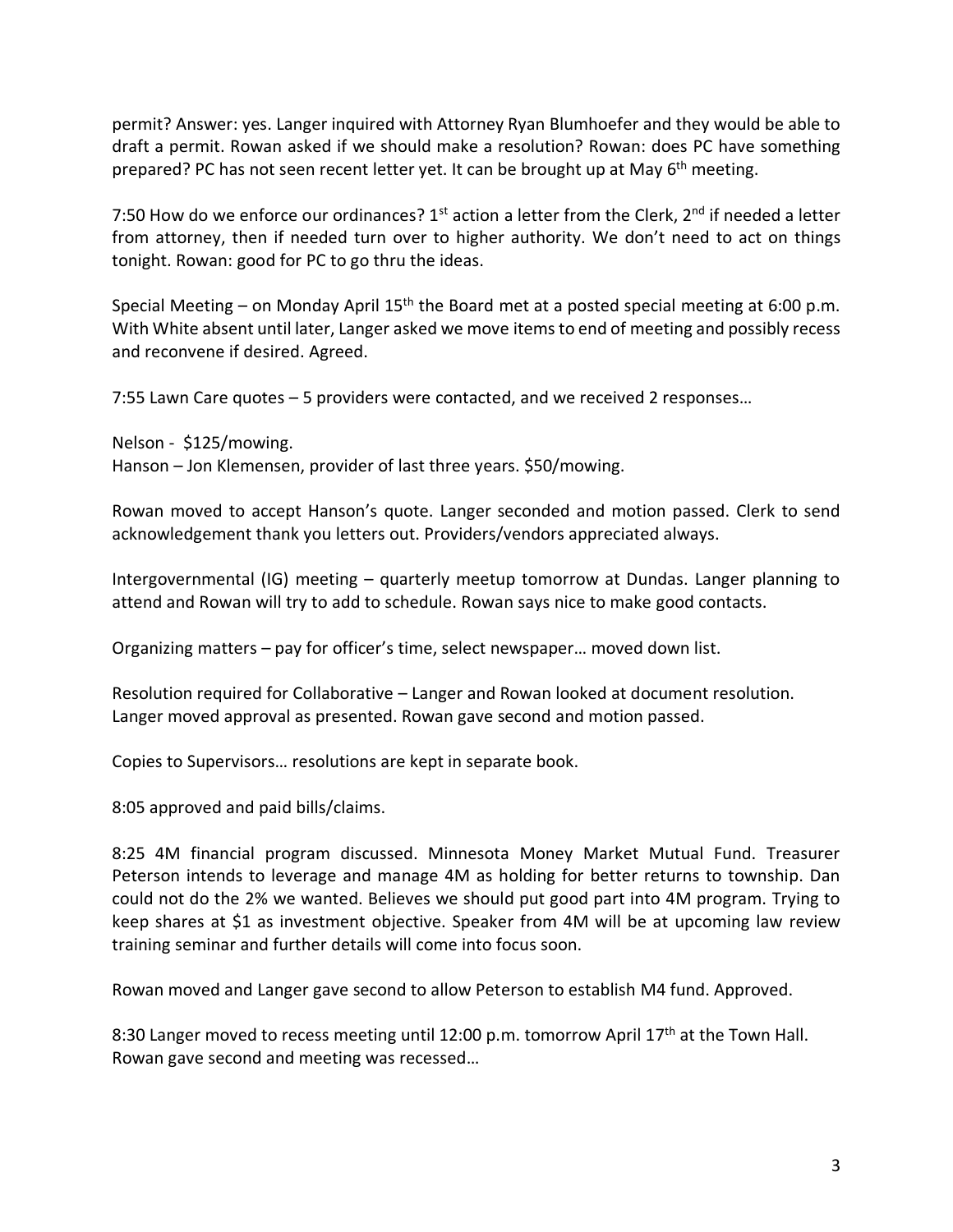## **Wednesday APRIL 17, 2019 RECONVENED MEETING**

12:00 meeting was reconvened starting with the Pledge of Allegiance

Sample draft was given to board…

Guests: Tom Wirtzfeld, Vince Propson, Wayne Peterson, Jerry Bolton, Ken Malecha, Richard Moore, David Roehl, John Fink

We are to take up continuation from the recessed April 16<sup>th</sup> Meeting.

On special meeting from April 15<sup>th</sup> - 1. Hire attorney to help with this type of work. Ophaug does not do litigation work. 2. Writing a letter to denial to TK properties. 3. Inform MATiT agency attorney Steve Fenske. Fenske said if no changes, what's in place stays in place. April 22 letter asks for response… Fenske says it's an arbitrary date. Rowan asked if there would be enough time to have a lawyer look at our letter before sending it?

White recommended we should do two things: 1. clerk write/send letter with signatures; and 2. entertain hiring an attorney. White: moved write letter by Saturday confirming March decision. Rowan gave second and motion was approved unanimously.

Langer: we have insurance to cover this if it's pursued. Up to tort cap with a \$1000 deductible. MATiT insurance agency will assign attorney who will be working for the town board.

Attorneys – Three law firms have responded. Peter Tiede gave summary notes to supervisors. Bob Ruppe sent several page resume with rates, Troy Gilchrist also interested… None of the three law firms have conflicts.

Information Sheets Reviewed - Rowan: Couri/Ruppe firm has successful background in township law. Langer: Tiede does town law and practices other areas. Rates are a little bit higher. White: my feeling is Couri/Ruppe has land use and litigation experience. We heard them speak at the Dakota County Township Officer's Association meetings. He'd be a good choice.

Langer moved to invite Bob Ruppe to accept our invitation to represent our township in these matters. Phone call would be enough and follow up letter would be helpful. Rowan made second, and all voted in favor. White added project lead on each incident/issue is good idea.

Minutes – Langer moved to approve as presented with editing. White gave second. Approved.

12:20 – reorganization items – Langer read what we approved last year.

\$100/mtg, \$200 training day, \$25 extra hours, and to remind road superintendent to turn in claims. 12:25 White moved to approve with adding pay for PC chair or approved alternate. Rowan gave second. Motion passed.